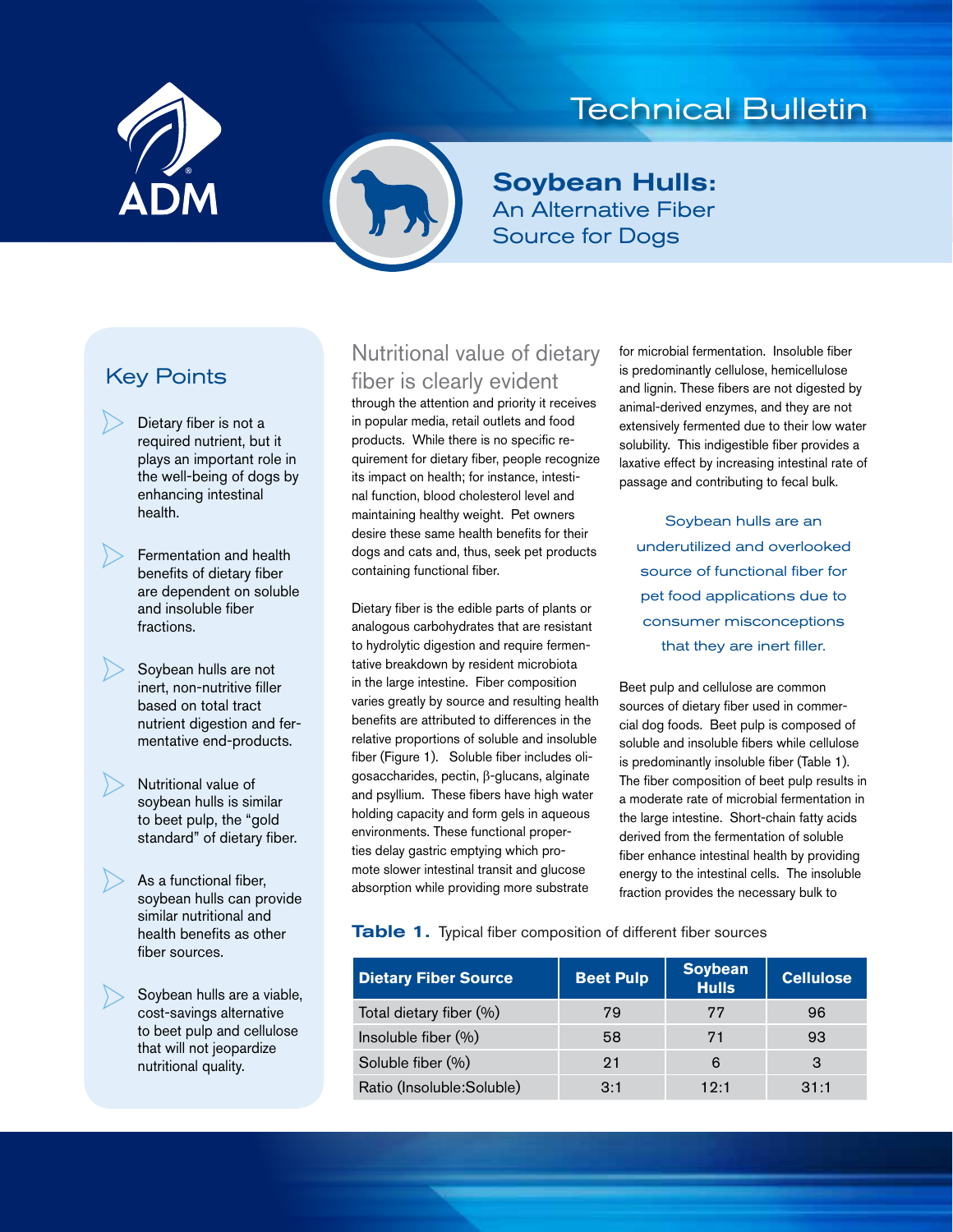

### **Figure 1.** Fiber classification and corresponding biological effects

### Table 2. Ingredient composition of extruded dog foods

| Ingredient (%)                    | <b>Low Fiber</b> | <b>Beet Pulp</b> | <b>Soybean</b><br><b>Hulls</b> | <b>Cellulose</b> |
|-----------------------------------|------------------|------------------|--------------------------------|------------------|
| Chicken meal                      | 31.1             | 31.7             | 30.7                           | 33.3             |
| Corn gluten meal                  | 8.2              | 8.2              | 8.2                            | 8.2              |
| Brewers rice                      | 46.0             | 28.8             | 31.5                           | 33.5             |
| Corn                              | 4.1              | 4.1              | 4.1                            | 4.1              |
| Chicken fat                       | 8.0              | 8.0              | 8.0                            | 8.0              |
| Beet pulp                         | 0.0              | 16.6             | 0.0                            | 0.0              |
| Cellulose                         | 0.0              | 0.0              | 0.0                            | 10.3             |
| Soybean hulls                     | 0.0              | 0.0              | 15.0                           | 0.0              |
| Miscellaneous <sup>1</sup>        | 2.0              | 2.0              | 2.0                            | 2.0              |
| Vitamins & trace<br>mineral $s^2$ | 0.4              | 0.4              | 0.4                            | 0.4              |

1Palatant, salt, potassium chloride, choline chloride, taurine.

2Manganese sulfate, iron sulfate, copper sulfate, cobalt sulfate, zinc sulfate, potassium iodide, sodium selenite, vitamin A, vitamin D3, vitamin E, vitamin K, thiamine, riboflavin, pantothenic acid, niacin, pyridoxine, biotin, folic acid, vitamin  $B_{12}$ 

maintain intestinal passage and desirable stool consistency. For these reasons, beet pulp is generally considered the "gold standard" source of dietary fiber used in pet foods.

Soybean hulls are a widely-available and economical source of dietary fiber. As the outer coating of individual soybeans, they are a co-product of the soybean oil extraction process. After harvesting, intact soybeans are stored, graded and cleaned. Soybeans meeting quality standards are dried, cracked and dehulled prior to conditioning and oil extraction. Resulting hulls are roasted and ground for use in animal foods. Despite their low cost and high availability, soybean hulls are rarely used in today's pet foods because consumers assume they are an inert, non-nutritive filler. However, soybean hulls are comprised of 6% soluble fiber and 71% insoluble fiber,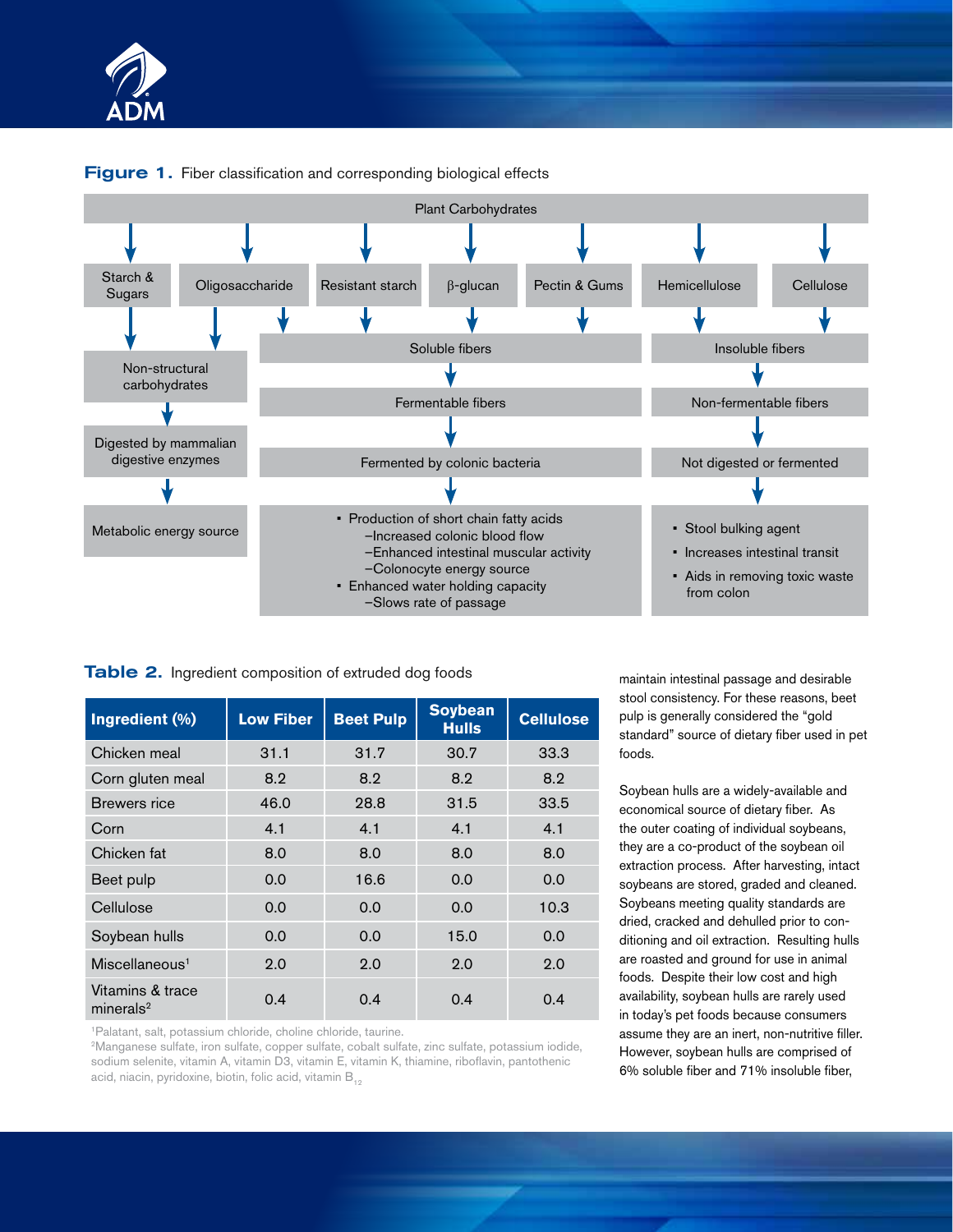

suggesting they are not inert filler but a potential source of functional fiber for pet food applications. The ratio of insoluble to soluble fiber in soybean hulls is intermediate to beet pulp and cellulose (12:1, 3:1, 31:1, respectively) suggesting their nutritional value should be intermediate to these common fiber sources.

As the "gold standard," beet pulp is frequently used as the comparative when evaluating the nutritional value of other dietary fiber sources. The functional health benefits of beet pulp are well-documented and accepted. This implies dietary fiber sources of similar nutritional value as beet pulp are expected to provide comparable nutritional and health benefits. In order to assess the nutritional value of soybean hulls, a feeding study was conducted using adult dogs fed extruded foods containing soybean hulls, beet pulp or cellulose.

#### Research

The feeding study used eight adult female beagles averaging  $4.6 \pm 0.6$  years of age and weighing  $12.8 \pm 1.7$  kg. Test foods were comprised of a control food containing no supplemental fiber (low fiber) or fiber-supplemented foods with 15% soybean hulls, 16% beet pulp or 10% cellulose (Table 2). All extruded foods were formulated to be nutritionally complete for adult dogs. The foods with fiber were formulated to contain 15% total dietary fiber compared with 5% for the low fiber food. Nutrient composition based on laboratory analyses is shown in Table 3. The soluble fiber content of the complete foods was 7.2, 2.6 and 1.9% for beet pulp, cellulose and soybean hulls, respectively. The ratio of insoluble to soluble fiber was highest for soybean hulls (6.5:1) compared with beet pulp (1.4:1) and cellulose (4.6:1).

The study was conducted at a USDAlicensed facility according to Animal

#### Table 3. Nutrient composition of extruded dog foods

| <b>Item</b>                              | Low<br><b>Fiber</b> | <b>Beet</b><br><b>Pulp</b> | <b>Soybean</b><br><b>Hulls</b> | <b>Cellulose</b> |
|------------------------------------------|---------------------|----------------------------|--------------------------------|------------------|
| Dry matter (%)                           | 90.2                | 93.3                       | 94.1                           | 95.8             |
| Crude protein (%) <sup>1</sup>           | 31.7                | 31.4                       | 30.9                           | 32.6             |
| Acid-hydrolyzed fat (%) <sup>1</sup>     | 11.9                | 13.0                       | 13.3                           | 15.9             |
| Total dietary fiber (%) <sup>1</sup>     | 5.0                 | 17.3                       | 14.3                           | 14.7             |
| Insoluble $(\%)^1$                       | 3.4                 | 10.1                       | 12.4                           | 12.1             |
| Soluble $(\%)^1$                         | 2.6                 | 7.2                        | 1.9                            | 2.6              |
| Insoluble:Soluble<br>(ratio)             | 1.3:1               | 1.4:1                      | 6.5:1                          | 4.6:1            |
| Gross energy ( $kcal/g$ ) <sup>1,2</sup> | 5.0                 | 5.0                        | 5.0                            | 5.2              |
| Metabolizable energy<br>$(kcal/g)^{1,3}$ | 3.7                 | 3.3                        | 3.4                            | 3.5              |

<sup>1</sup>Dry matter basis

2Measured by bomb calorimetry

<sup>3</sup>Calculated as metabolizable energy = 8.5 kcal/g fat + 3.5 kcal/g crude protein + 3.5 kcal/g nitrogen-free extract

Welfare Act guidelines and approved by the Institutional Animal Care and Use Committee. A replicated 4x4 Latin square design was used so each dog received each test food and served as its own control for

Pet food manufacturers seeking to reduce formulation costs without jeopardizing nutritional quality should consider soybean hulls as they are generally 8- to 10-fold less expensive than beet pulp.

statistical purposes. Each phase consisted of a 10-day food adaptation period followed by a 4-day sample collection period. Food intake was measured daily. Body weight and body condition were measured weekly. Daily fecal and urine samples were quantitatively collected during each 4-day collection period. Excreta samples were used to determine fecal output, stool quality, total tract macronutrient and energy digestibility, metabolizable energy and fecal fermentative end-products.

Stool quality was subjectively evaluated each day during the collection period. A 5-point assessment scale assigned individual scores as:

- $1 =$  hard, dry, crumbly
- 2 = semi-moist, well-formed, retains shape
- 3 = soft, moist, formed
- 4 = soft, viscous, moist, unformed
- 5 = watery diarrhea.

All dogs remained healthy throughout the study based on normal serum chemistries and blood counts and maintenance of body weight and body condition.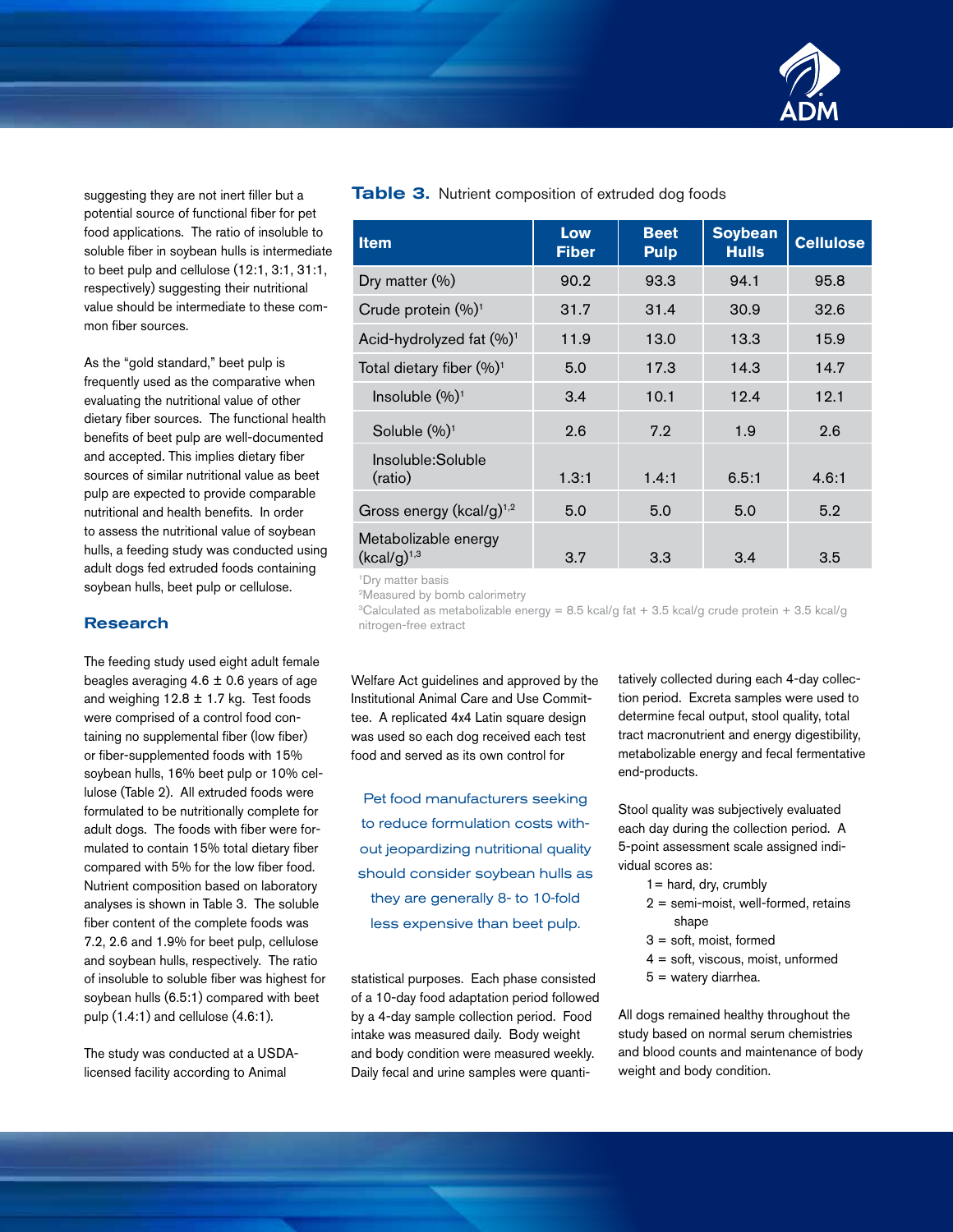

#### Table 4. Food intake and fecal characteristics

| <b>Item</b>                               | <b>Low Fiber</b>  | <b>Beet</b><br><b>Pulp</b> | <b>Soybean</b><br><b>Hulls</b> | <b>Cellulose</b>  |
|-------------------------------------------|-------------------|----------------------------|--------------------------------|-------------------|
| Food intake (g/d, DM)                     | $112.5^{\circ}$   | $117.5^{\circ}$            | $116.3^{\circ}$                | $140.5^{\circ}$   |
| Fecal output (g/d, as-is)                 | 35.9 <sup>a</sup> | $85.5^{b}$                 | 69.2 <sup>b</sup>              | 66.0 <sup>b</sup> |
| Fecal output (g/d, DM)                    | 15.9 <sup>a</sup> | 27.9 <sup>b</sup>          | 27.2 <sup>b</sup>              | 31.6 <sup>b</sup> |
| Fecal ammonia (umole/g)                   | 152.2a            | 103.9 <sup>b</sup>         | 147.8 <sup>a</sup>             | $129.3^{ab}$      |
| Fecal total phenols/<br>Indoles (µmole/g) | 3.1 <sup>a</sup>  | 0.9 <sup>b</sup>           | 1.7 <sup>ab</sup>              | 2.2 <sup>a</sup>  |
| Fecal phenols<br>(mole/g)                 | 0.9 <sup>a</sup>  | 0.1 <sup>a</sup>           | 0.3 <sup>a</sup>               | 0.7 <sup>a</sup>  |
| Fecal indoles<br>(mole/g)                 | 2.2 <sup>a</sup>  | 0.8 <sup>b</sup>           | 1.4 <sup>ab</sup>              | 1.5 <sup>ab</sup> |
| Fecal pH                                  | 6.3 <sup>a</sup>  | 5.9 <sup>b</sup>           | 5.9 <sup>b</sup>               | 6.6 <sup>a</sup>  |

a,b,c Means within row with different superscripts differ (P<0.05)



#### **FIGURE 2:** Relationship between fecal moisture content and subjective fecal scores<sup>a</sup>

<sup>a</sup> Fecal scores: 1= hard, dry, crumbly; 2 = semi-moist, well-formed, retains shape;  $3 =$  soft, moist, formed;  $4 =$  soft, viscous, moist, unformed;  $5 =$  watery diarrhea a,b Means with different superscripts differ (P<0.05)

#### **Food intake:**

Level or source of dietary fiber did not affect (P>0.05) food consumption (Table 4). Dogs consumed more of the cellulose food numerically which is likely due to its higher fat content and better palatability.

#### **Fecal characteristics:**

Acceptable stool quality was maintained for all dogs based on subjective scores that ranged between 2 (semi-moist, wellformed) and 3 (soft, moist, formed). Stools were more firm and dry when dogs consumed cellulose compared with other fiber sources (P<0.05). Mean stool scores were identical (P>0.05) when dogs consumed soybean hulls, beet pulp or low fiber. As shown in Figure 2, there was no relationship between the similar stool scores (2.3) and differing fecal water content when dogs consumed beet pulp (57.6%), soybean hulls (42.0%) or low fiber (20.0%). Lower fecal moisture for dogs consuming cellulose (34.4%) corresponds to stools that were scored as drier (2.0). It was concluded that dogs fed a food with soybean hulls produced stools of comparable appearance and quality as beet pulp.

Fecal output was not different (P>0.05) for the fiber-containing foods. Beet pulp resulted in numerically more feces on an "as-is" basis, but this difference was mitigated by expressing fecal output on a dry matter basis. All fiber sources resulted in greater (P<0.05) fecal output than low fiber when expressed on "as-is" or dry matter basis. The higher "as-is" fecal output with beet pulp is attributed to its higher soluble fiber content and water holding capacity.

#### **Nutrient digestibility:**

All fiber-containing foods had similar (P>0.05) dry matter digestibility averaging 78% (Table 5). They were less (P<0.05) digestible than low fiber (85%). Protein digestibility was highest (P<0.05) for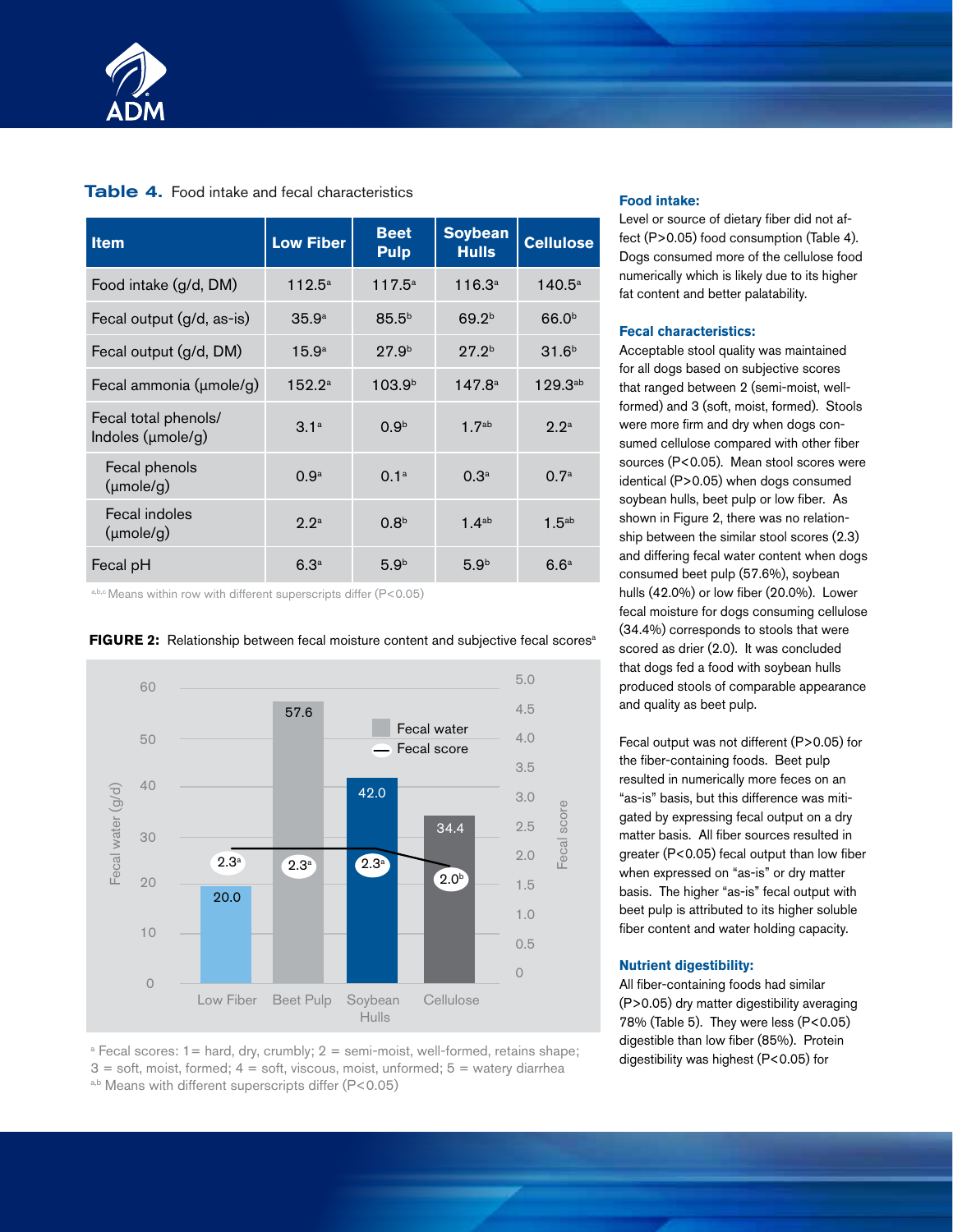

cellulose (87.1%) and the low fiber food (85.8%) and lowest (P<0.05) for beet pulp (78.8%). Protein digestibility was intermediate for soybean hulls which were different (P<0.05) from the other foods. Apparent protein digestibility does not account for fecal contributions of non-dietary protein sources. As a result, microbial protein from hind-gut fermentation reduces the estimate of protein digestibility. In all likelihood, the lower protein digestibility of beet pulp is likely due to its soluble fiber content and subsequent increase in microbial fermentation. The intermediate estimate for soybean hulls is surprising considering this food contained less soluble fiber than cellulose. This implies more hind-gut fermentation of soybean hulls than would be expected based on the fiber content of the complete food.

## Pet owners must be educated that soybean hulls provide nutritional health benefits comparable to beet pulp.

Fat digestibility was highest (P<0.05) for cellulose (94%) compared with other foods. This difference is likely an artifact of the higher fat content of this specific food. Fat digestibility was similar (P>0.05) for soybean hulls, beet pulp and low fiber food averaging 91%. Digestibility of total dietary fiber was lowest (P<0.05) for cellulose (15%) compared with other foods. Despite a two-fold difference in fiber digestibility between beet pulp (44%) and soybean hulls (22%), the difference was not significant (P>0.05). Fiber digestibility averaged 37% for the low fiber food which was similar (P>0.05) to beet pulp and soybean hulls. These fiber digestibility results are expected based on the higher ratio of insoluble to

#### **Table 5.** Apparent total tract nutrient digestibility

| <b>Item</b>                           | Low<br><b>Fiber</b> | <b>Beet</b><br><b>Pulp</b> | <b>Soybean</b><br><b>Hulls</b> | <b>Cellulose</b>  |
|---------------------------------------|---------------------|----------------------------|--------------------------------|-------------------|
| Dry matter $(\% )$                    | $85.4^{\circ}$      | 76.2 <sup>b</sup>          | 79.6 <sup>b</sup>              | 77.2 <sup>b</sup> |
| Crude protein (%) <sup>1</sup>        | 85.8 <sup>a</sup>   | 78.8 <sup>b</sup>          | $83.3^\circ$                   | 87.1 <sup>a</sup> |
| Acid-hydrolyzed fat $(\%)^1$          | 90.9 <sup>a</sup>   | 91.2 <sup>a</sup>          | 91.9 <sup>a</sup>              | 94.3 <sup>b</sup> |
| Total dietary fiber $(\%)^1$          | 37.8 <sup>a</sup>   | 48.2 <sup>a</sup>          | 22.7 <sup>a</sup>              | 15.1 <sup>b</sup> |
| Digestible energy $(\%)^1$            | 89.0 <sup>a</sup>   | 81.3 <sup>b</sup>          | 81.2 <sup>b</sup>              | 82.8 <sup>b</sup> |
| Metabolizable energy (%) <sup>1</sup> | $83.4^{\circ}$      | 75.0 <sup>b</sup>          | 74.8 <sup>b</sup>              | 77.4 <sup>b</sup> |

<sup>1</sup> Dry matter basis.

a,b Means within row with different superscripts differ (P<0.05)

soluble fiber for soybean hull (6:1) and cellulose (4:1) relative to beet pulp (1:1). More non-fermentable fiber reached the large intestine when dogs were fed the food with cellulose vs. beet pulp.

Digestible energy and metabolizable energy values were similar (P>0.05) for soybean hulls, beet pulp and cellulose, averaging 81% and 75%, respectively. In contrast, digestible energy and metabolizable energy were higher (P<0.05) for the low fiber food (89% and 83%, respectively) implying a dilution effect of dietary fiber on the total caloric density of the food.

#### **Fermentative end-products:**

Ammonia, indoles and phenols are substances known to contribute to fecal odor (Table 4). The production of these putrefactive compounds was generally similar (P>0.05) for the fiber-containing foods. Fecal ammonia was the only factor that was higher (P<0.05) for soybean hulls compared with beet pulp. All compounds were higher (P<0.05) in the low fiber food compared with beet pulp only.

Fecal levels of short-chain fatty acids are generally derived from the hind-gut fermentation of carbohydrates. In this study, total levels were greater (P<0.05) for beet pulp and soybean hulls compared with cellulose and low fiber (Figure 3). These differences can be attributed to relative proportions (P<0.05) of fecal acetate and propionate for beet pulp and soybean hulls. Fecal butyrate was highest for beet pulp and lowest for cellulose (P<0.05). Butyrate levels were intermediate for soybean hulls and low fiber which were not different (P>0.05) from any group. Branched-chain fatty acids excreted in feces are derived from protein fermentation. Total branched-chain amino acids were higher (P<0.05) for the low fiber food compared with the fiber-containing foods (Figure 4). The differences were driven by higher (P<0.05) levels of isobutyrate and isovalerate when dogs consumed low fiber. For the fiber-containing foods, total concentrations and isobutyrate were similar (P>0.05). In contrast, beet pulp was associated with lower isovalerate and higher valerate compared (P<0.05) with soybean hulls and cellulose. Overall, these responses represent a beneficial shift in fermentation end-products with soybean hulls